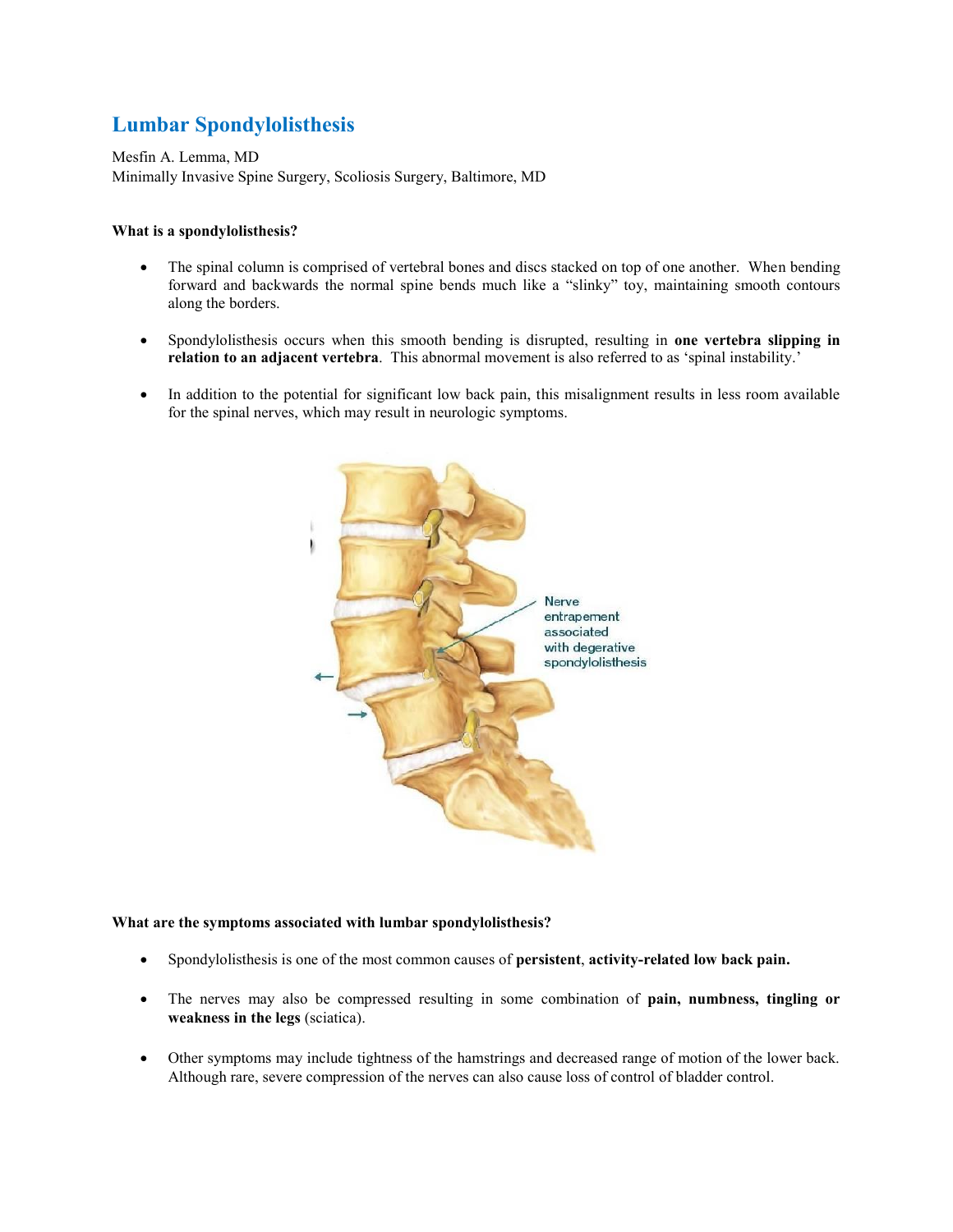#### **What are the causes of lumbar spondylolisthesis?**

- Although 6 different types of spondylolisthesis may be described, there are 2 major types that are commonly seen:
	- 1. **Degenerative spondylolisthesis**: Occurs as a result of age-related **'wear and tear'** of spine, and hence is more common in older patients.
	- 2. **Isthmic spondylolisthesis**: This is due to a defect in a portion of the vertebra called the pars intercularis. Isthmic spondylolisthesis may be caused by repetitive trauma and is more common in athletes exposed to hyperextension motions, such as gymnasts, divers and football linemen.

#### **How is lumbar spondylolisthesis diagnosed?**

- As with all spinal conditions, diagnosis begins with a complete history and thorough physical examination.
- An MRI and upright x-rays are typically ordered, which will readily demonstrate the severity and extent of the problem. In some instances, a CT scan or EMG/Nerve conduction studies may be indicated as well.
- Lumbar spondylolisthesis is given a **"severity score"** based on the percentage of slip of the vertebra compared to the neighboring vertebra.
	- 1. **Grade I** is a slip of up to 25%.
	- 2. **Grade II** is between 26%-50%.
	- 3. **Grade III** is between 51%-75%.
	- 4. **Grade IV** is between 76%-100%.
	- 5. **Grade V** occurs when the vertebra has completely fallen off the next vertebra.